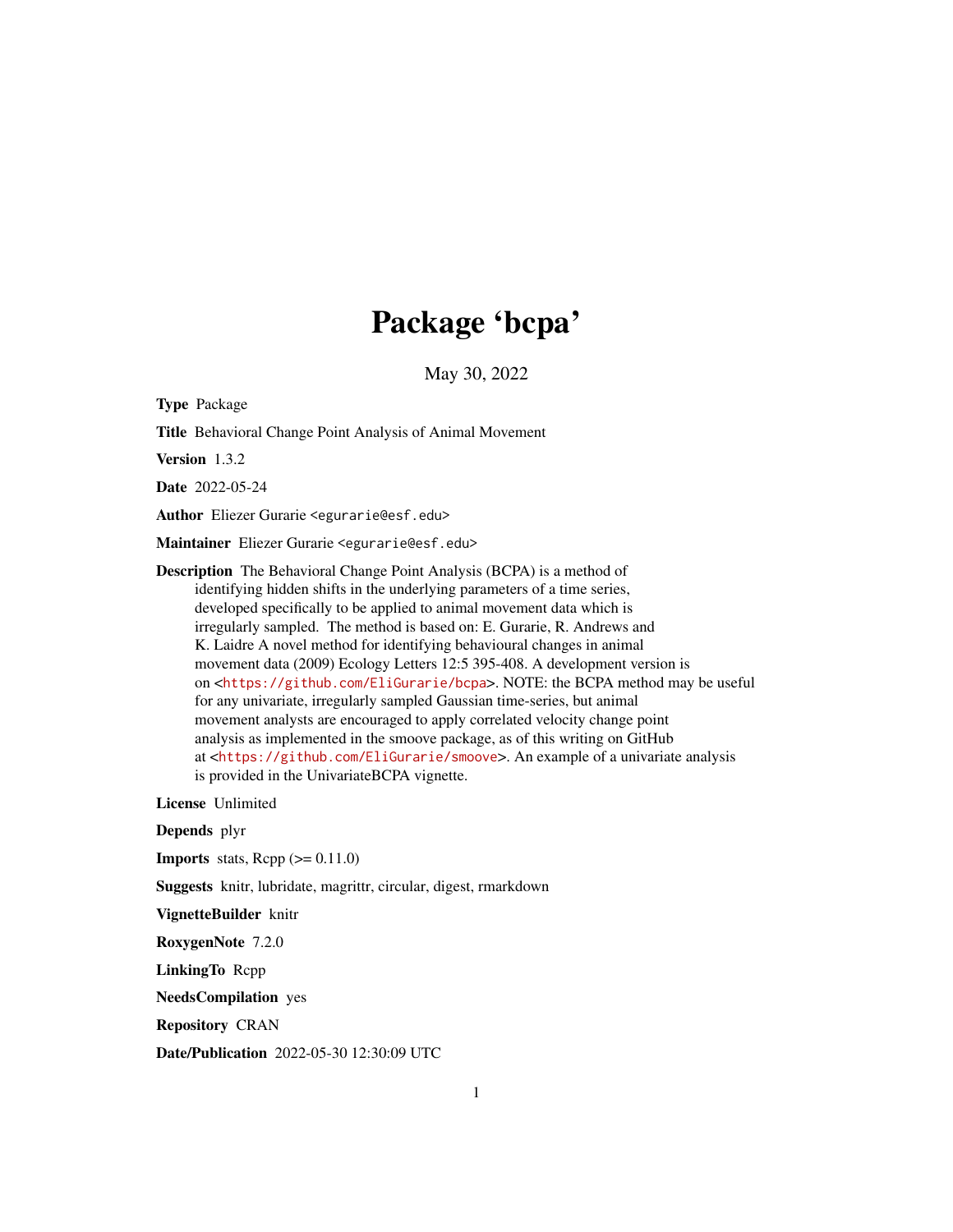# <span id="page-1-0"></span>R topics documented:

|       | $\overline{4}$ |
|-------|----------------|
|       | -5             |
|       | -6             |
|       | -7             |
|       |                |
|       |                |
|       |                |
|       |                |
|       |                |
|       |                |
|       |                |
|       |                |
|       |                |
|       |                |
|       |                |
|       |                |
| Index |                |

bcpa-package *Behavioral Change Point Analysis*

#### Description

A collection of functions that allows one to perform the behavioral change point analysis (BCPA) as described by Gurarie et al. (2009, Ecology Letters, 12: 395-408). The key features are estimation of discrete changes in time-series data, notable linear and turning components of gappy velocity times series extracted from movement data.

#### Details

For more movement-appropriate change point analysis, users are encouraged to apply correlated velocity change point analysis as implemented in the smoove package (as of this writing on GitHub at <https://github.com/EliGurarie/smoove>) which implements methods described in Gurarie et al. 2017.

There is a fairly detailed vignette - type in vignette("bcpa"), and an updated vignette vignette("UnivariateBCPA") with a univariate example. The key analysis function is [WindowSweep](#page-17-1), and reading its documentation is a good way to start using this package.

[WindowSweep](#page-17-1) uses a suite of functions that might be useful for more narrow analysis. These functions are all available and documented, and are listed here hierarchically, from the most fundamental to the most complex:

• [GetRho](#page-9-1) maximizes the likelihood to estimate autocorrelation rho or characteristic time-scale tau.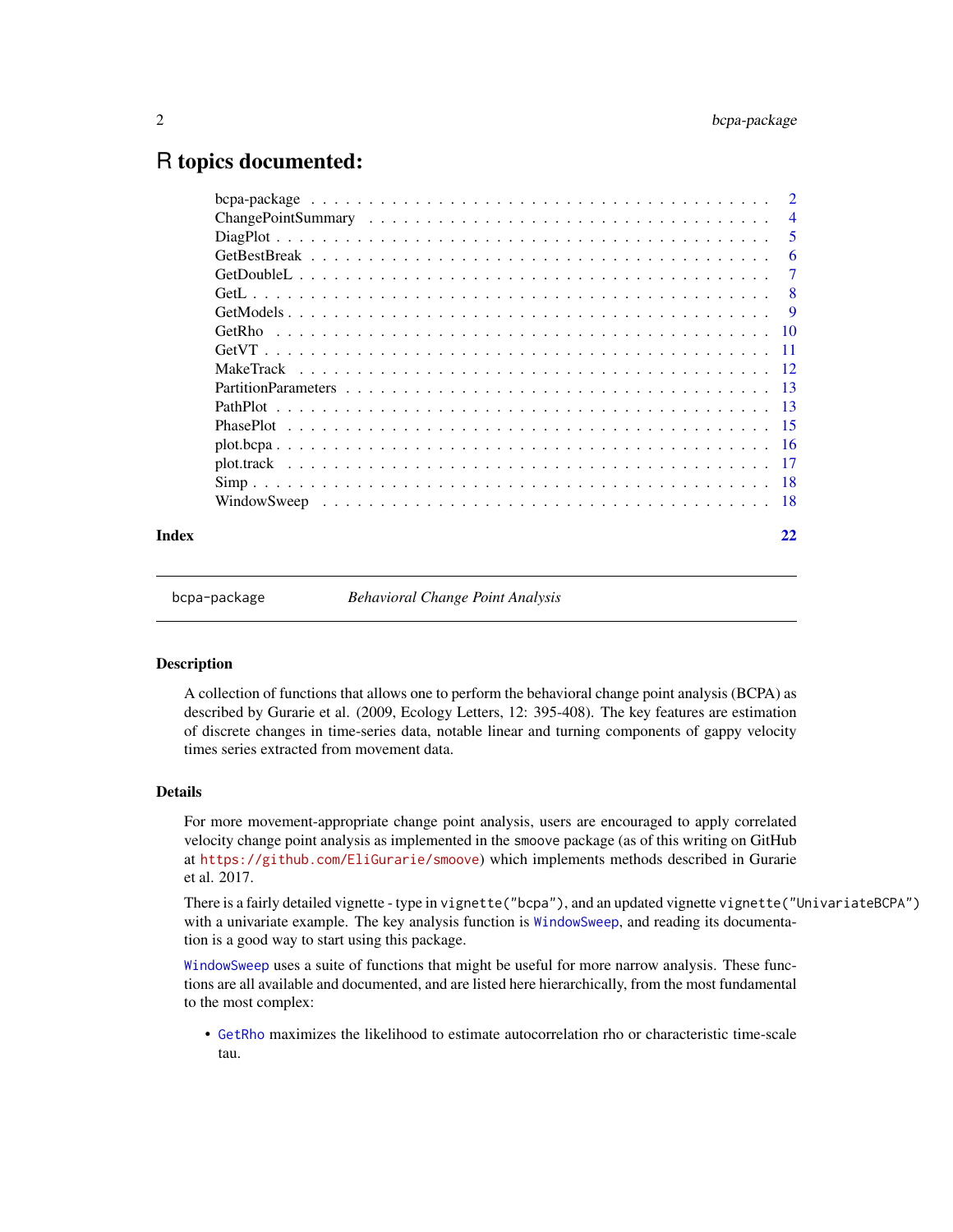# <span id="page-2-0"></span>bcpa-package 3

- [GetDoubleL](#page-6-1) estimates the parameters and returns the log-likelihood at either side of a given break
- [GetBestBreak](#page-5-1) finds the single best change point according to the likelihood returned by [GetDoubleL](#page-6-1)'](GetDoubleL)
- [GetModels](#page-8-1) uses a (modified) BIC model selection for all combinations from M0 ( $\mu_1 = \mu_2$ ,  $\sigma_1 = \sigma_2$ ,  $\rho_1 = \rho_2$ ) to M7 ( $\mu_1 \neq \mu_2$ ,  $\sigma_1 \neq \sigma_2$ ,  $\rho_1 \neq \rho_2$ ) to characterize the "Best Break"
- Finally, [WindowSweep](#page-17-1) sweeps a longer time series with the Best Break / Model Selection analysis, identifying most likely break points and BIC selected models across the time series.

Summary, diagnostic, and plotting functions are:

- [PartitionParameters](#page-12-1) estimated parameters of a BCPA.
- [ChangePointSummary](#page-3-1) summary table of the change points.
- [plot.bcpa](#page-15-1) a plotting method for visualizing the time series with vertical lines as change points.
- [PathPlot](#page-12-2) a method for drawing a color-coded track of the analysis.
- [DiagPlot](#page-4-1) diagnostic plots for BCPA.

A few preprocessing functions are also available:

- [plot.track](#page-16-1) method for plotting a generic "track" object.
- [GetVT](#page-10-1) returns step-lengths, absolute and turning angles from track data.

#### Author(s)

Eliezer Gurarie

#### References

- Gurarie, E., R. Andrews and K. Laidre. 2009. A novel method for identifying behavioural changes in animal movement data. Ecology Letters. 12: 395-408.
- Gurarie, E., C. Fleming, W.F. Fagan, K. Laidre, J. Hernandez-Pliego, O. Ovaskainen. 2017. Correlated velocity models as a fundamental unit of animal movement: synthesis and applications. Movement Ecology, 5:13.

```
# Running through a complete analysis:
## loading data
 data(Simp)
## plotting the track (using the plot.track method)
 plot(Simp)
## Obtaining the movement summary table (with turning angles and step lengths)
 Simp.VT <- GetVT(Simp)
## Applying the analysis
if(interactive()){
 Simp.ws <- WindowSweep(Simp.VT, "V*cos(Theta)", windowsize = 50,
                        windowstep = 1, progress=TRUE)
```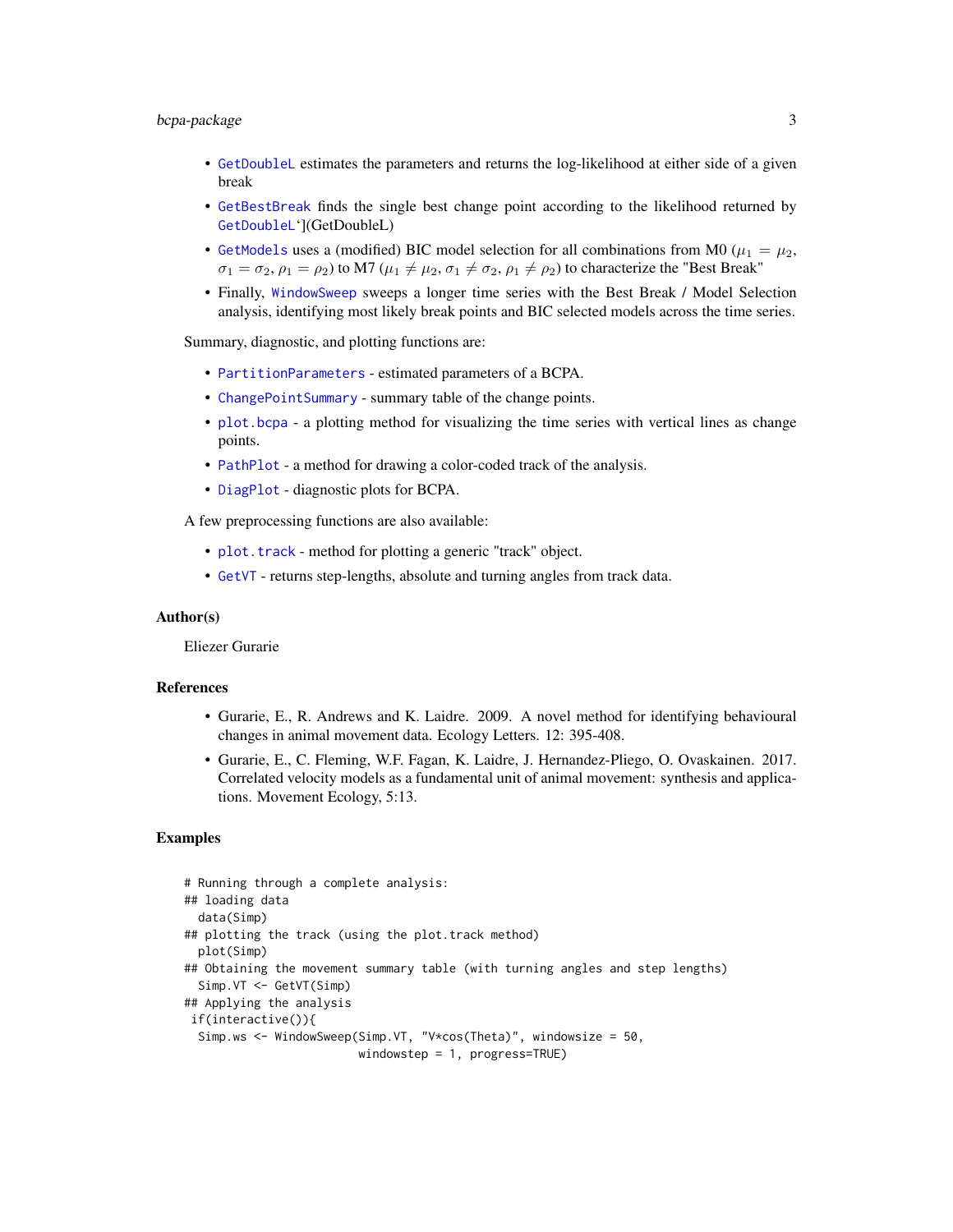# <span id="page-3-0"></span>4 ChangePointSummary

```
} else
Simp.ws <- WindowSweep(Simp.VT, "V*cos(Theta)", windowsize = 50,
                        windowstep = 1, progress=FALSE)
## plotting outpots
 plot(Simp.ws, threshold=7)
 plot(Simp.ws, type="flat", clusterwidth=3)
 PathPlot(Simp, Simp.ws)
 PathPlot(Simp, Simp.ws, type="flat")
## Diagnostic of assumptions
 DiagPlot(Simp.ws)
```
<span id="page-3-1"></span>ChangePointSummary *Obtain summary of BCPA analysis*

# Description

Produces a summary of change points for a "flat" analysis, identifying phases (periods between change points) with estimated parameters, clustering neighboring ones according to a kernel density of the windowsweep breaks.

#### Usage

```
ChangePointSummary(windowsweep, clusterwidth = 1, tau = TRUE)
```
#### Arguments

| windowsweep  | a windowsweep object, i.e. the output of the Windowsweep function.                                                                                                         |
|--------------|----------------------------------------------------------------------------------------------------------------------------------------------------------------------------|
| clusterwidth | the temporal range within which change points are considered to be within the<br>same cluster. Corresponds to the bandwidth of the density of the break distribu-<br>tion. |
| tau          | logical, whether to estimate the characteristic time tau (preferred) or not. If<br>FALSE, the autocorrelation parameter rho is calculated.                                 |

## Value

a list containing two elements:

| breaks | a data frame containing columns: middle - each change point, size - the num-<br>ber of windows that selected the change point, modelmode - the most frequently<br>selected of the seven possible models (M0 - the null model - is excluded), and<br>middle.POSIX - the mid-point as a POSIX time object.                               |
|--------|----------------------------------------------------------------------------------------------------------------------------------------------------------------------------------------------------------------------------------------------------------------------------------------------------------------------------------------|
| phases | a data frame containing columns mu. hat, s. hat, rho. hat - the estimated mean,<br>standard deviation, and time scale (or auto-correlation) within each phase (i.e.<br>period between change points), $\tau \vartheta$ - the beginning of the phase, $\tau$ - the end of<br>the phase, and interval - the total duration of the phase. |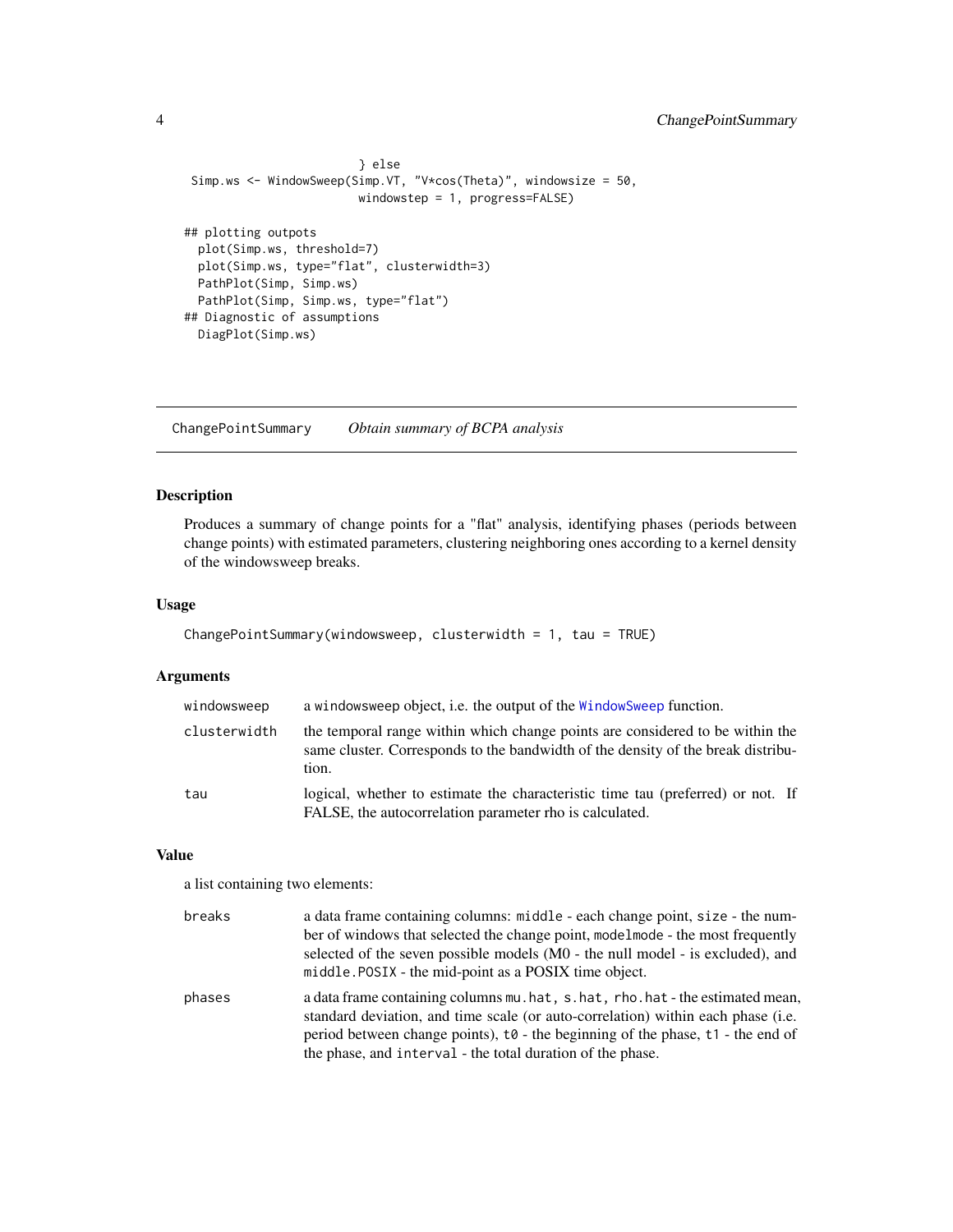#### <span id="page-4-0"></span>DiagPlot 5

# Author(s)

Eliezer Gurarie

# See Also

[WindowSweep](#page-17-1)

#### Examples

```
if(!exists("Simp.VT")){
data(Simp)
Simp.VT <- GetVT(Simp)}
if(!exists("Simp.ws"))
Simp.ws <- WindowSweep(Simp.VT, "V*cos(Theta)", windowsize = 50, windowstep = 1, progress=TRUE)
# too many change points:
ChangePointSummary(Simp.ws)
# about the right number of change points:
ChangePointSummary(Simp.ws, clusterwidth=3)
```
<span id="page-4-1"></span>DiagPlot *Diagnostic plot for BCPA*

# Description

Draws diagnostic plots for BCPA analysis. Specifically: a qqplot, a histogram (with a N(0,1) density curve), and an acf of the standardized residuals of an analysis.

#### Usage

```
DiagPlot(
  windowsweep,
  type = c("smooth", "flat")[1],plotme = TRUE,
  values = FALSE,...
)
```
#### Arguments

| windowsweep | a windows weep object, i.e. the output of the Window Sweep analysis.         |
|-------------|------------------------------------------------------------------------------|
| type        | whether to diagnose the model fitted for a smooth or flat BCPA.              |
| plotme      | logical - whether or not to plot the diagnostics                             |
| values      | logical - whether or not to return the values of the standardized residuals. |
| $\cdots$    | additional arguments to pass to the PartitionParameters function.            |

# Value

If values is TRUE, returns the values of the standardized residuals.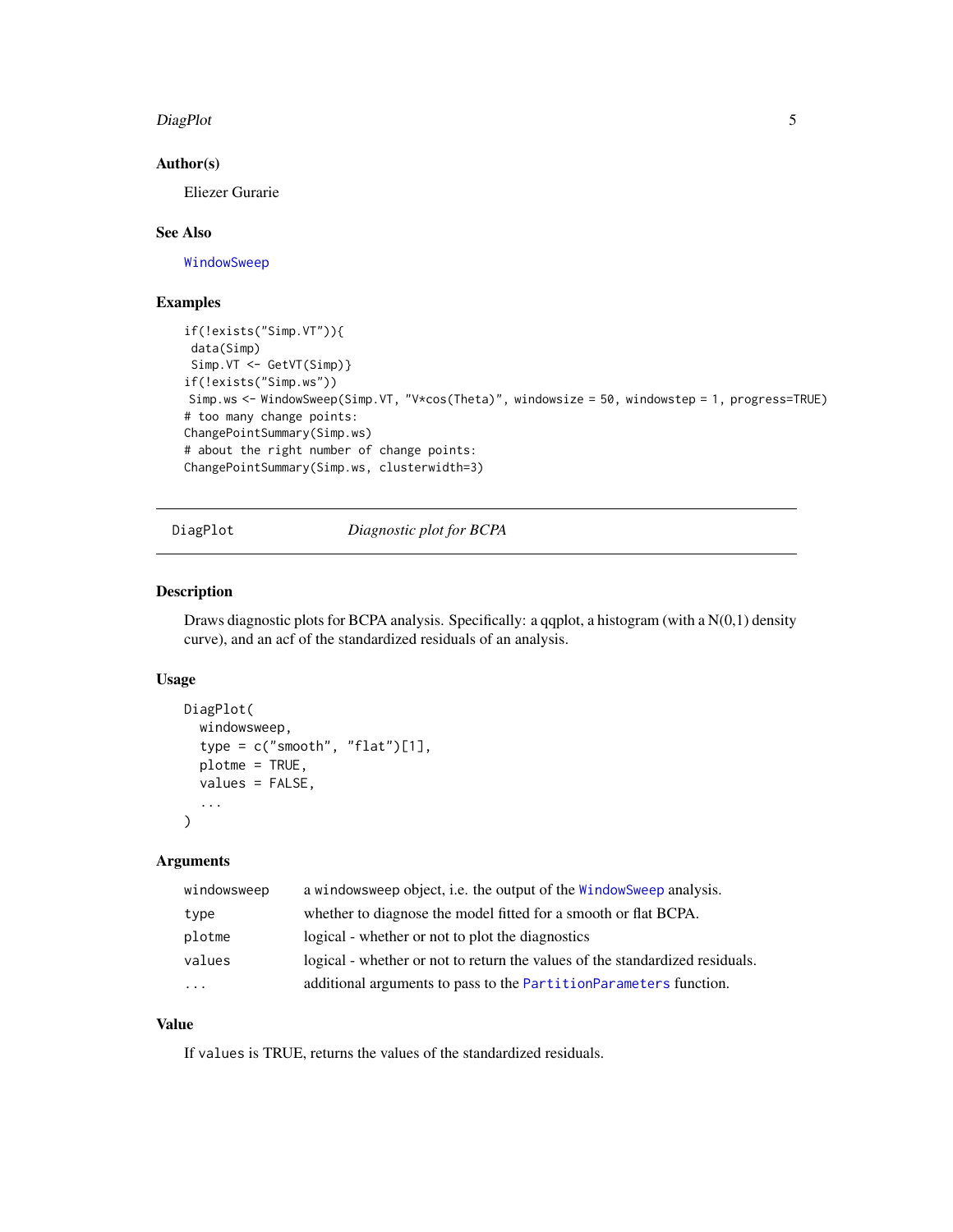#### <span id="page-5-0"></span>Author(s)

Eliezer Gurarie

#### See Also

[PartitionParameters](#page-12-1)

## Examples

```
data(Simp)
if(!exists("Simp.VT"))
Simp.VT <- GetVT(Simp)
if(!exists("Simp.ws"))
Simp.ws <- WindowSweep(Simp.VT, "V*cos(Theta)", windowsize = 50, windowstep = 1, progress=TRUE)
DiagPlot(Simp.ws)
DiagPlot(Simp.ws, type="flat")
# The Simp's diagnostic plots are excellent.
```
<span id="page-5-1"></span>GetBestBreak *Find most likely change point in irregular time series*

# Description

Finds the single best change point according to the likelihood function. Used internally within [WindowSweep](#page-17-1).

#### Usage

GetBestBreak(x, t, range =  $0.6$ , ...)

# Arguments

| X        | vector of time series values.                                                                                         |
|----------|-----------------------------------------------------------------------------------------------------------------------|
| t        | vector of times of measurements associated with x.                                                                    |
| range    | of possible breaks. Default $(0.6)$ runs approximately from $1/5$ to $4/5$ of the total<br>length of the time series. |
| $\cdots$ | additional parameters to pass to GetDoubleL function.                                                                 |

# Value

returns a single row (vector) with elements: breaks,tbreaks,mu1,sigma1,rho1,LL1,mu2,sigma2,rho2,LL2,LL. The breakpoint is calculated for a range of possible values of width range $\star$ 1 (where 1 is the length of the time series). The output of this function feeds [WindowSweep](#page-17-1).

# Author(s)

Eliezer Gurarie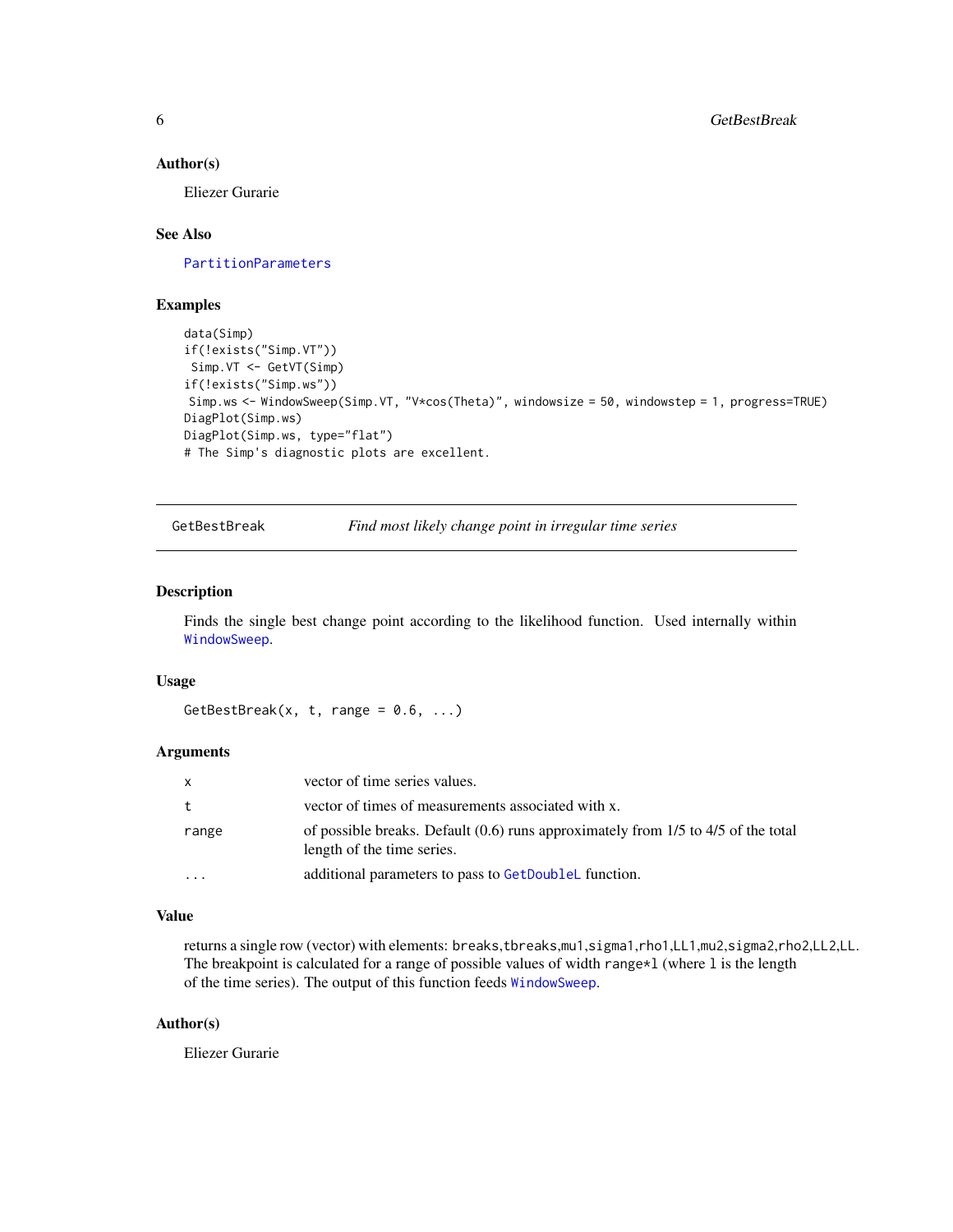#### <span id="page-6-0"></span>GetDoubleL 7

# See Also

[WindowSweep](#page-17-1) which uses it, and [GetDoubleL](#page-6-1) for the likelihood estimation.

#### Examples

```
# An example with a single break:
x <- c(arima.sim(list(ar = 0.9), 20) + 10, arima.sim(list(ar = 0.1), 20))
t \leq 1: length(x)plot(t,x, type="l")
(bb <- GetBestBreak(x,t, tau=FALSE))
abline(v = bb[2], col=2)
```
<span id="page-6-1"></span>GetDoubleL *Obtain log-likelihood and parameter estimates for a given break point.*

# Description

Takes a time series with values x obtained at time t and a time break tbreak, and returns the estimates of  $\mu$ ,  $\sigma$  and  $\tau$  (or  $\rho$ ) as well as the negative log-likelihood of those estimates before and after the break. Mostly for use internally within [GetBestBreak](#page-5-1).

#### Usage

GetDoubleL(x, t, tbreak, ...)

# Arguments

| X            | vector of time series values.                                                            |
|--------------|------------------------------------------------------------------------------------------|
| $^{\dagger}$ | vector of times of measurements associated with x.                                       |
| tbreak       | breakpoint to test (in terms of the INDEX within "t" and "x", not actual time<br>value). |
| $\cdots$     | additional parameters to pass to GetRho.                                                 |

# Value

a vector containing the parameters and the negative log-likelihoods in order: mu1, sigma1, tau1, LL1, mu2, sigma2, tau2, LL2

# Author(s)

Eliezer Gurarie

#### See Also

[GetBestBreak](#page-5-1) uses this function, while this function uses [GetRho](#page-9-1)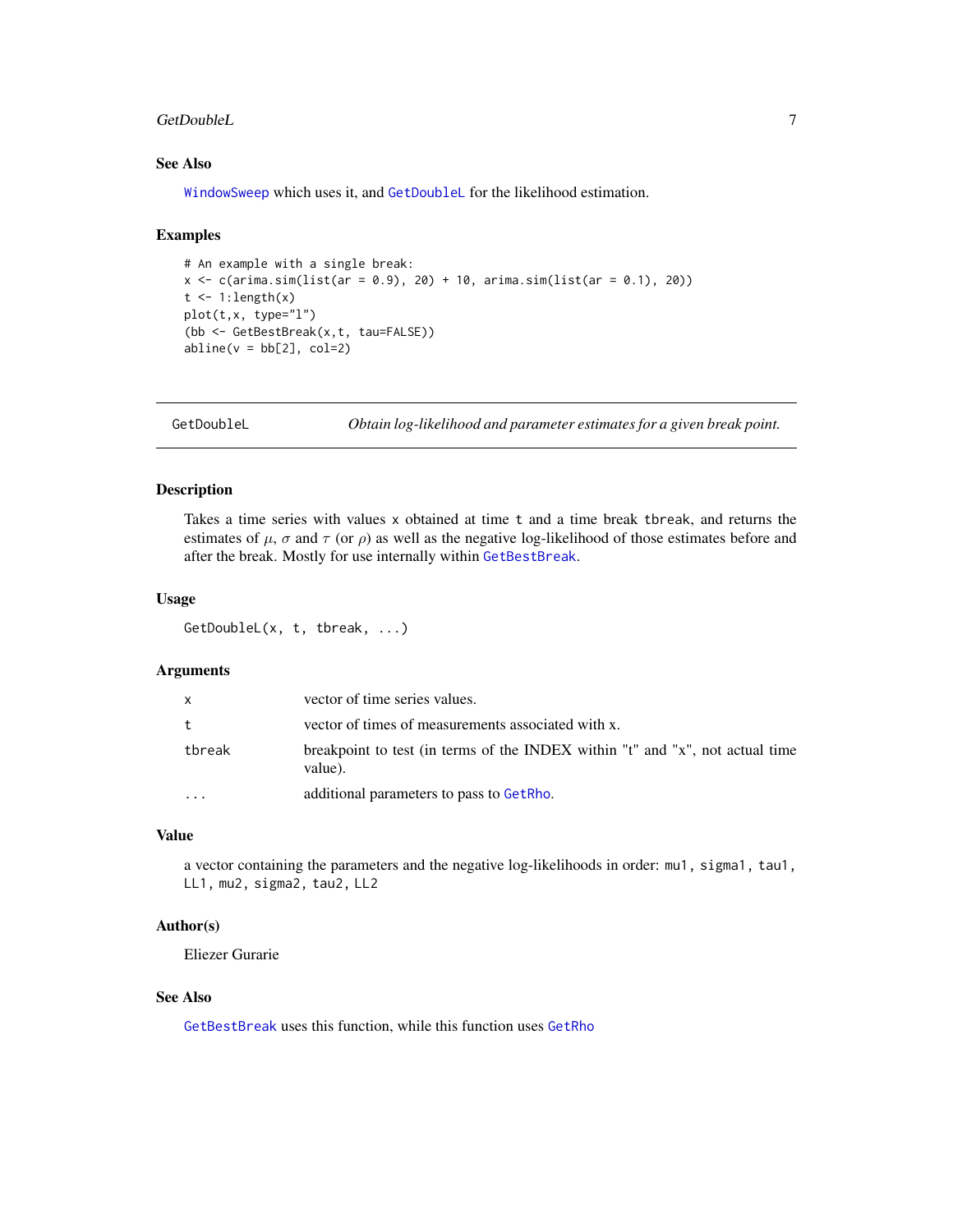<span id="page-7-0"></span>Obtain likelihood of gappy standardized Gaussian time series "x" sampled at times "t" given parameter "rho" (autocorrelation). Alternatively computes the characteristic time scale "tau".

# Arguments

| X   | Time series                                                                  |
|-----|------------------------------------------------------------------------------|
| t   | Sampling times                                                               |
| rho | Auto-correlation                                                             |
| tau | logical: Whether or not to compute characteristic time scale instead of rho. |

# Value

Returns the log-likelihood of the data.

# Author(s)

Eliezer Gurarie

# See Also

Core function of BCPA, used directly in [GetRho](#page-9-1)

```
# simulate autocorrelated time series
 rho.true <-0.8x.full <- arima.sim(1000, model=list(ar = rho.true))
 t.full <- 1:1000
# subsample time series
 keep <- sort(sample(1:1000, 200))
 x <- x.full[keep]
 t <- t.full[keep]
 plot(t,x, type="l")
# Obtain MLE of rho
 rhos \leq - seq(0, .99, .01)L <- sapply(rhos, function(r) GetL(x, t, r))
 rho.hat <- rhos[which.max(L)]
 plot(rhos, L, type = "l")abline(v = c(rho,true, rho_hat), lty=3:2, lwd=2)legend("bottomleft", legend=c("true value","MLE"), lty=3:2, lwd=2,
        title = expression(rho))
```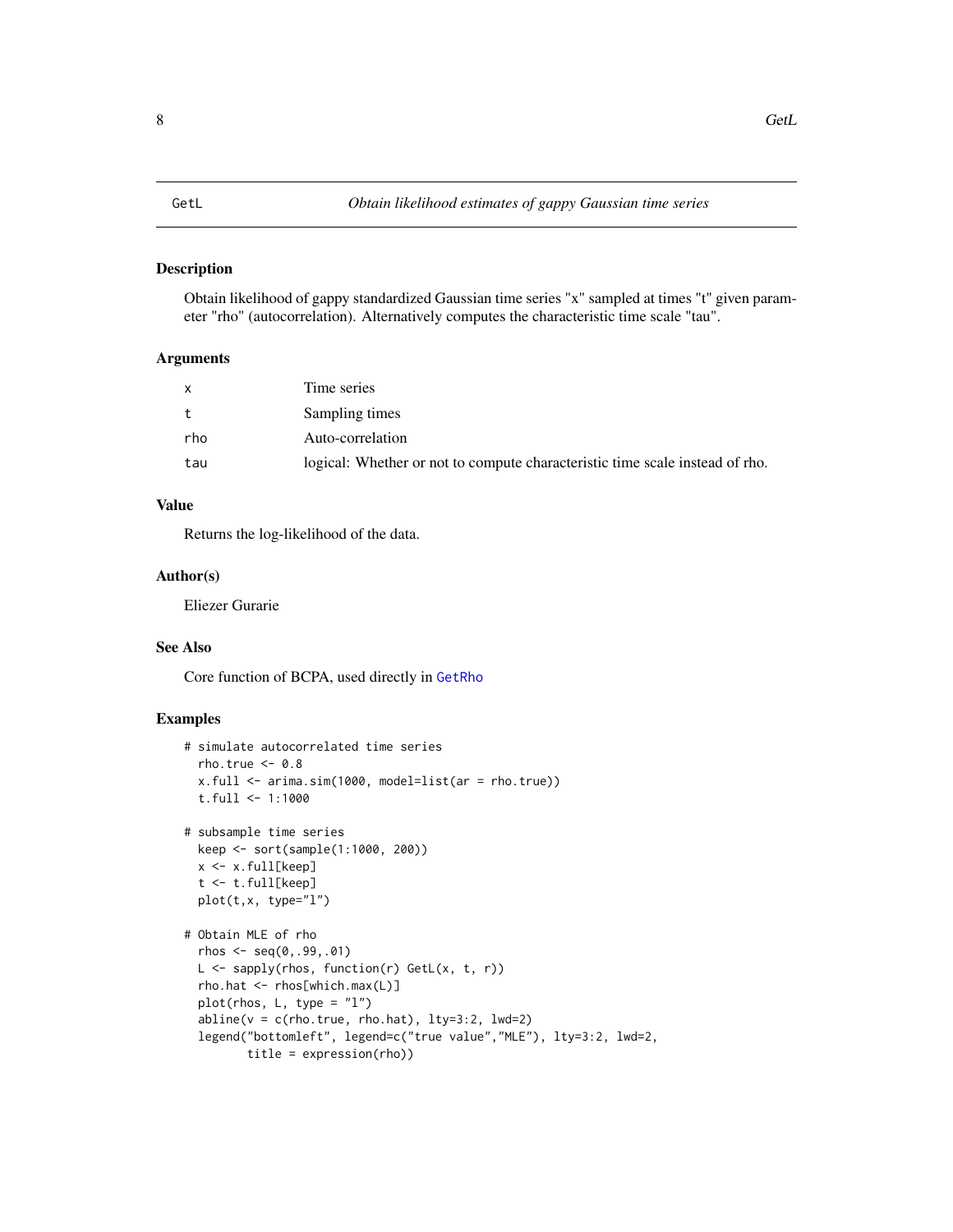#### <span id="page-8-0"></span>GetModels 9

```
# Why tau is better
 tau.true <- -1/log(rho.true)
 taus <- seq(1,10,.1)
 L \leq sapply(taus, function(r) GetL(x, t, r, tau = TRUE))
 tau.hat <- taus[which.max(L)]
 plot(taus, L, type = "l")
 abline(v = c(tau.true, tau.hat), lty=3:2, lwd=2)legend("bottomleft", legend=c("true value","MLE"), lty=3:2, lwd=2,
         title = expression(tau))
```
<span id="page-8-1"></span>GetModels *Model selection at a known breakpoint*

#### Description

Returns all parameter estimates and log-likelihoods for all possible models at a selected breakpoint. These are:

- M0 all parameters equal
- M1  $\mu_1! = \mu_2$
- M2  $\sigma_1! = \sigma_2$
- M3  $\tau_1! = \tau_2$
- M4  $\mu_1! = \mu_2$  AND  $\sigma_1! = \sigma_2$
- M5  $\mu_1! = \mu_2$  AND  $\tau_1! = \tau_2$
- M6  $\sigma_1! = \sigma_2$  AND  $\tau_1! = \tau_2$
- M7 all parameters unequal

#### Usage

 $GetModels(x, t, breakpoint, K = 2, tau = TRUE)$ 

# Arguments

| $\times$   | vector of time series values.                                                                                                                                                              |
|------------|--------------------------------------------------------------------------------------------------------------------------------------------------------------------------------------------|
| t          | vector of times of measurements associated with x.                                                                                                                                         |
| breakpoint | breakpoint to test (in terms of the INDEX within "t" and "x", not actual time<br>value).                                                                                                   |
| K          | sensitivity parameter. Standard definition of BIC, $K = 2$ . Smaller values of K<br>mean less sensitive selection, <i>i.e.</i> higher likelihood of selecting null (or simpler)<br>models. |
| tau        | whether or not to estimate time scale $\tau$ (preferred) or autocorrelation $\rho$ .                                                                                                       |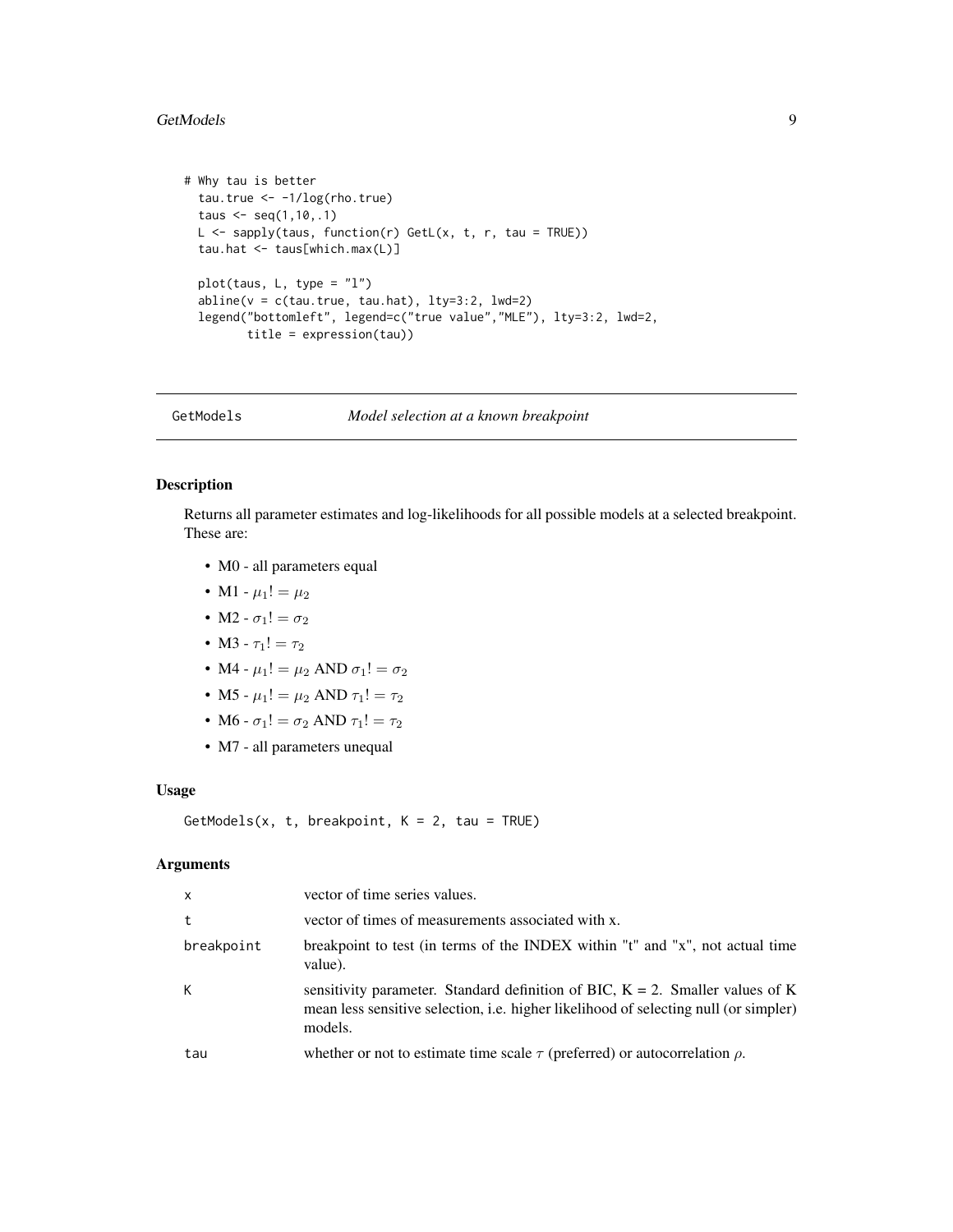# <span id="page-9-0"></span>Value

Returns a names matrix with 8 rows (one for each model) and columns: Model, LL, bic, mu1, s1, rho1, mu2, s2, rho2. Fairly self-explanatory. Note that the rho columns include the tau values, if tau is TRUE (as it usually should be).

#### Author(s)

Eliezer Gurarie

# See Also

Used directly within [WindowSweep](#page-17-1). Relies heavily on [GetRho](#page-9-1).

<span id="page-9-1"></span>GetRho *Characteristic time / auto-correlation for irregular time series*

#### Description

Estimates characteristic time  $\tau$  or auto-correlation  $\rho$  from a gappy time series dataset. It works first by estimating the mean and standard deviation directly from the time series X, using these to standardize the time series, and then optimizes for the likelihood of the value of  $\tau$  or  $\rho$ .

#### Usage

 $GetRho(x, t, tau = TRUE)$ 

#### Arguments

| X           | vector of time series values.                                                        |
|-------------|--------------------------------------------------------------------------------------|
| $t_{\cdot}$ | vector of times of measurements associated with x.                                   |
| tau         | whether or not to estimate time scale $\tau$ (preferred) or autocorrelation $\rho$ . |

# Value

Returns a vector of length two: the estimate and the negative log-likelihood

#### Author(s)

Eliezer Gurarie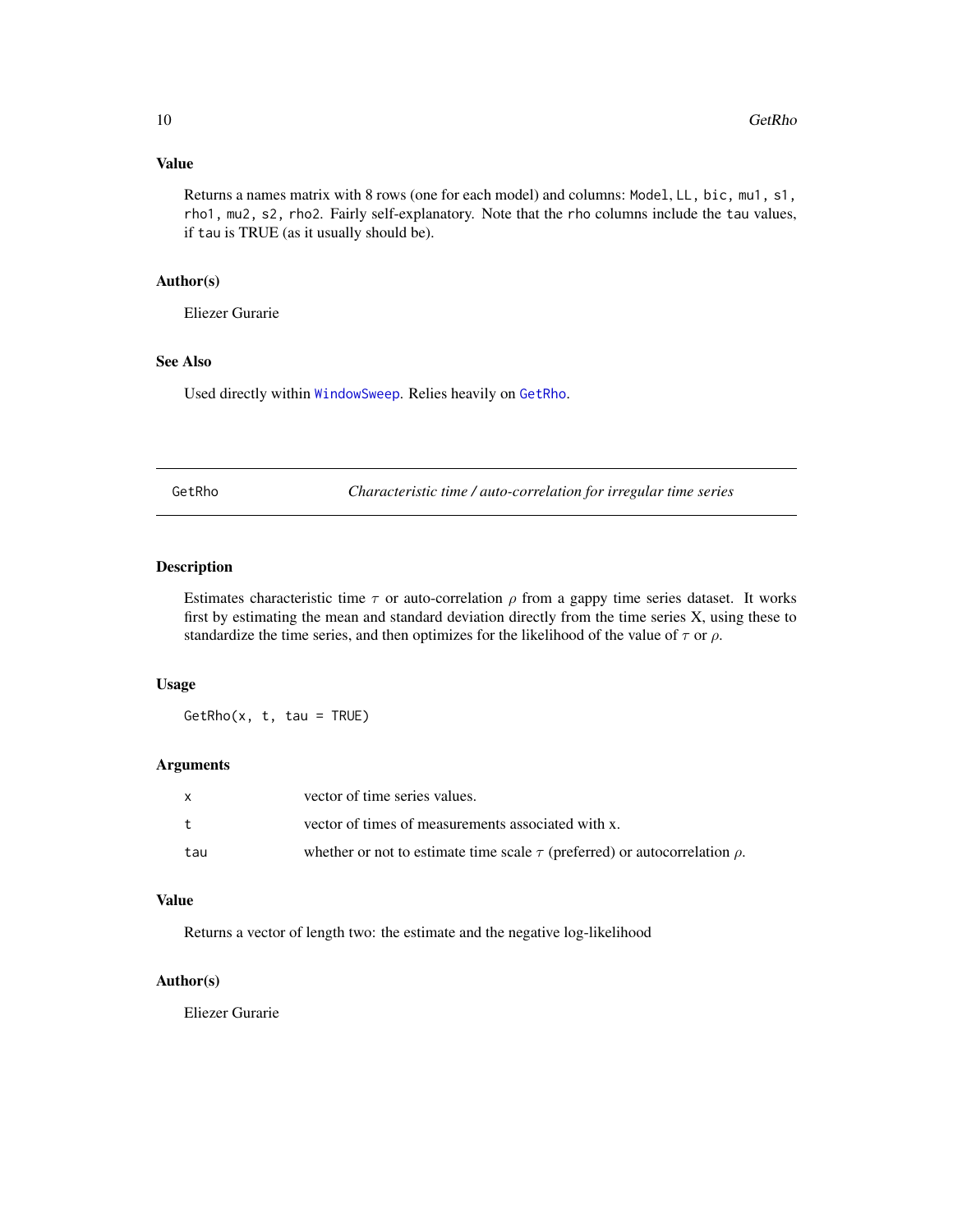<span id="page-10-1"></span><span id="page-10-0"></span>

The VT table computes speeds, step lengths, orientations, turning angles and ancillary variables from a track. The output of this function is (typically) meant to feed the [WindowSweep](#page-17-1) function.

# Usage

GetVT(Data, units = "hour", skiplast = TRUE)

# Arguments

| Data     | a track to analyze. Must contain columns: X, Y and Time (as a POSIX object).<br>The track class is a robust entry. |
|----------|--------------------------------------------------------------------------------------------------------------------|
| units    | the time units for the analysis; one of sec, min, hour, day.                                                       |
| skiplast | filters away last step.                                                                                            |

# Value

a data frame with the following columns:

|                | Z. start, Z. end the start and end locations (as complex coordinates) |
|----------------|-----------------------------------------------------------------------|
| S              | the step length                                                       |
| Phi, Theta     | absolute and turning angle, respectively                              |
| T.start, T.end | start and time of steps (numeric - in given units)                    |
| T.mid          | temporal midpoint of the step                                         |
| dT             | duration of the step                                                  |
| $\vee$         | approximate speed $(S/dT)$                                            |
| T.POSIX        | the temporal midpoint of the step as a POSIX objects.                 |

# Author(s)

Eliezer Gurarie

# See Also

[WindowSweep](#page-17-1)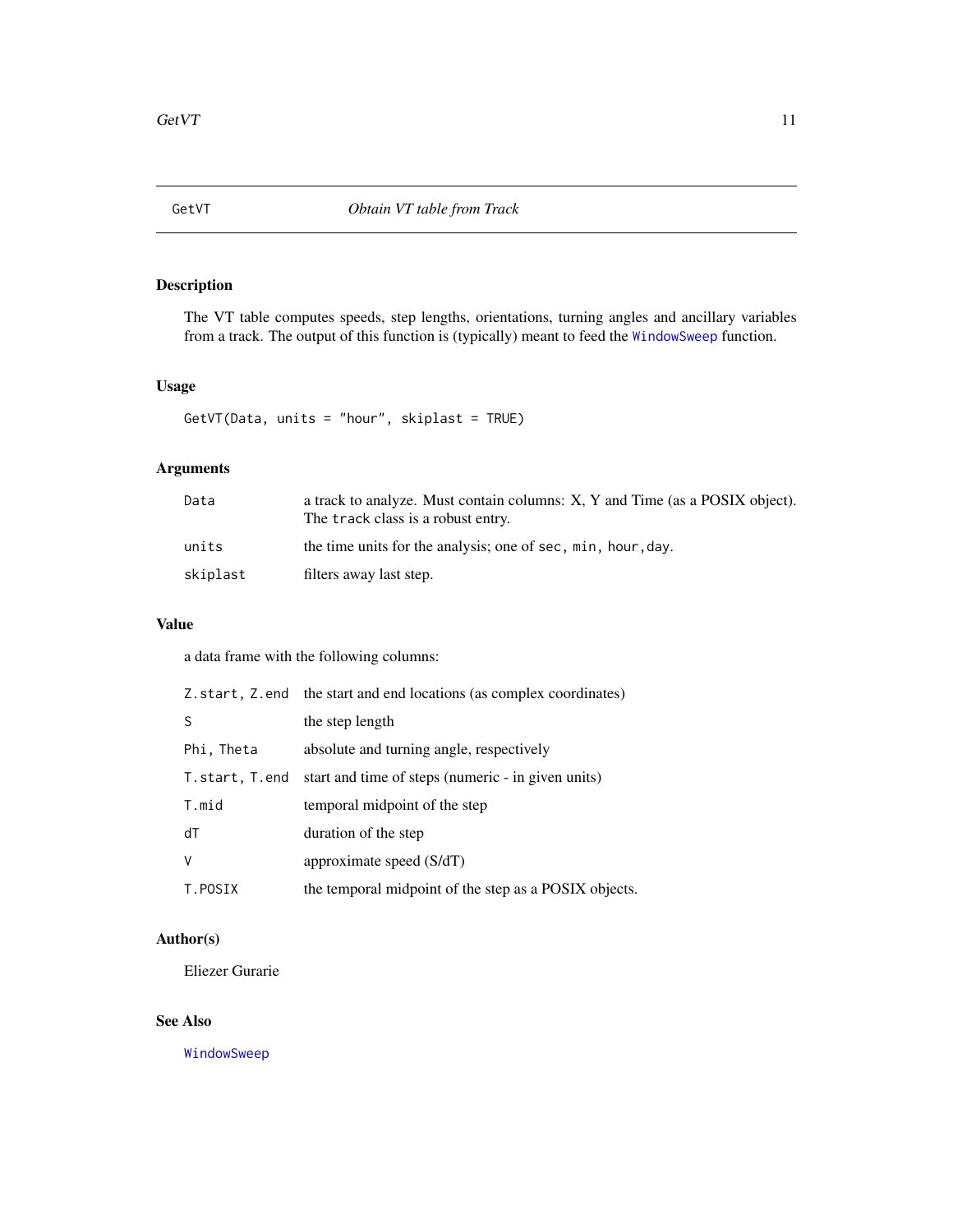# Examples

```
data(Simp)
plot(Simp)
Simp.VT <- GetVT(Simp)
head(Simp.VT)
# Distribution of estimated speeds
hist(Simp.VT$V, col="grey", breaks=20)
# Distribution of turning angles
if (requireNamespace("circular", quietly = TRUE))
   circular::rose.diag(Simp.VT$Theta, bins=24) else
    hist(Simp.VT$Theta)
```

| Make Track<br>MakeTrack |
|-------------------------|
|                         |

# Description

Simple convenience function for creating a track class object from X-Y-Time movement data. A track class object can be conveniently plotted and analyzed within bcpa.

### Usage

MakeTrack(X, Y, Time)

#### Arguments

| X    | vector of X locations         |
|------|-------------------------------|
| v    | vector of Y locations         |
| Time | vector of time (can be POSIX) |

# Value

a track class data frame, with three columns: X, Y and Time.

# See Also

plot.track

```
X <- cumsum(arima.sim(n=100, model=list(ar=0.8)))
Y <- cumsum(arima.sim(n=100, model=list(ar=0.8)))
Time <- 1:100mytrack <- MakeTrack(X,Y,Time)
plot(mytrack)
```
<span id="page-11-0"></span>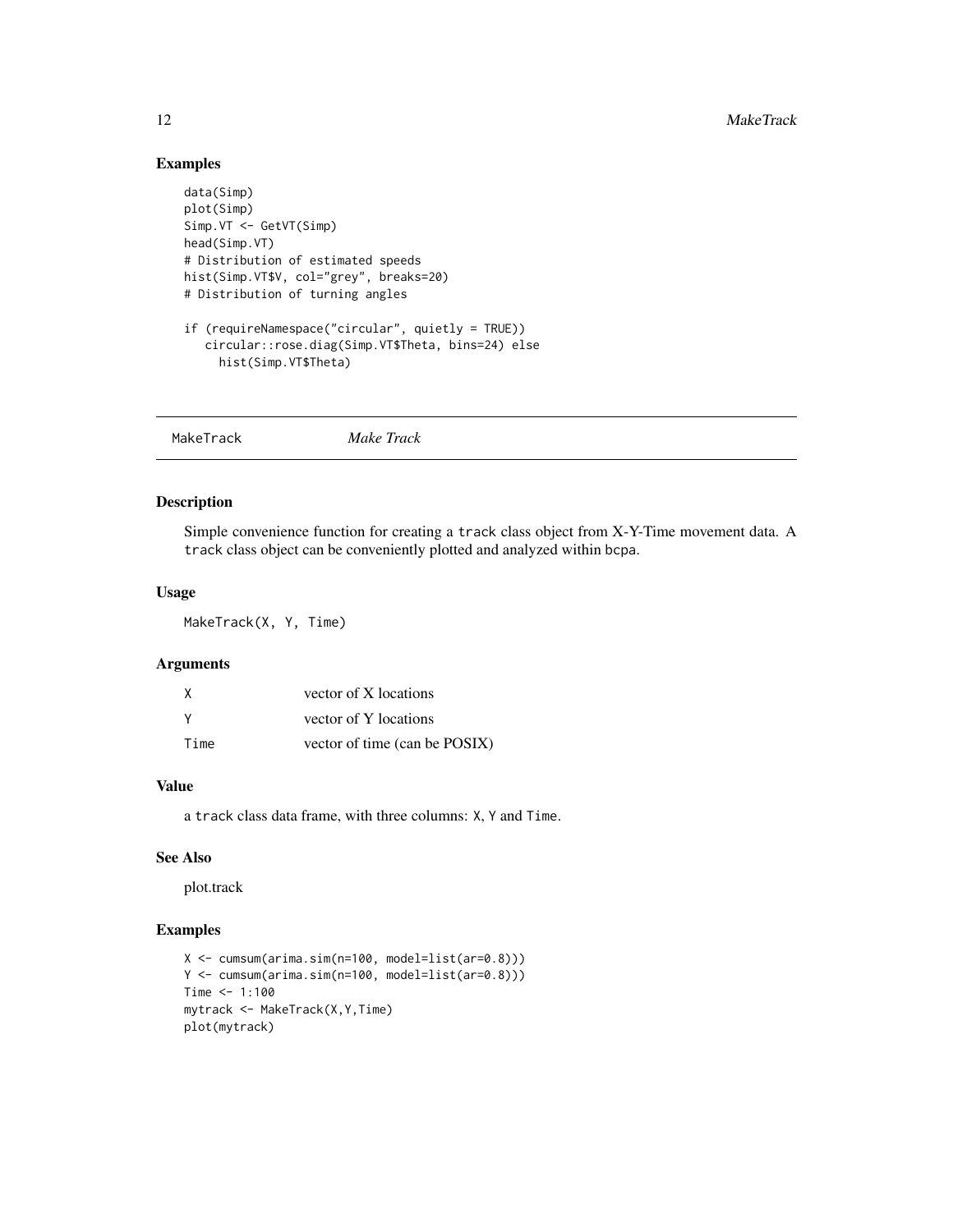<span id="page-12-1"></span><span id="page-12-0"></span>Partitions - and, ultimately, estimates - all parameters of a BCPA, either as a rolling average (smooth BCPA), or as constant values within fixed change points (flat BCPA).

#### Usage

```
PartitionParameters(
  windowsweep,
  type = c("smooth", "flat")[1],clusterwidth = 1
)
```
# Arguments

| windowsweep  | a windows weep object, i.e. the output of the Window Sweep function.                                                |
|--------------|---------------------------------------------------------------------------------------------------------------------|
| type         | type of estimate to output, whether "smooth" or "flat".                                                             |
| clusterwidth | the temporal range within which changepoints are considered to be within the<br>same cluster (for a "smooth" BCPA). |
|              |                                                                                                                     |

#### Value

a data frame containing the three estimates: mu.hat, s.hat, rho.hat.

#### Author(s)

Eliezer Gurarie

# See Also

used in [ChangePointSummary](#page-3-1) and [PhasePlot](#page-14-1)

<span id="page-12-2"></span>PathPlot *Path plot of BCPA output*

#### Description

Plots the animal's trajectory, with segments color-coded according to the time scale / auto-correlation of the BCPA output, and width of segments proportional to the estimated mean of the BCPA.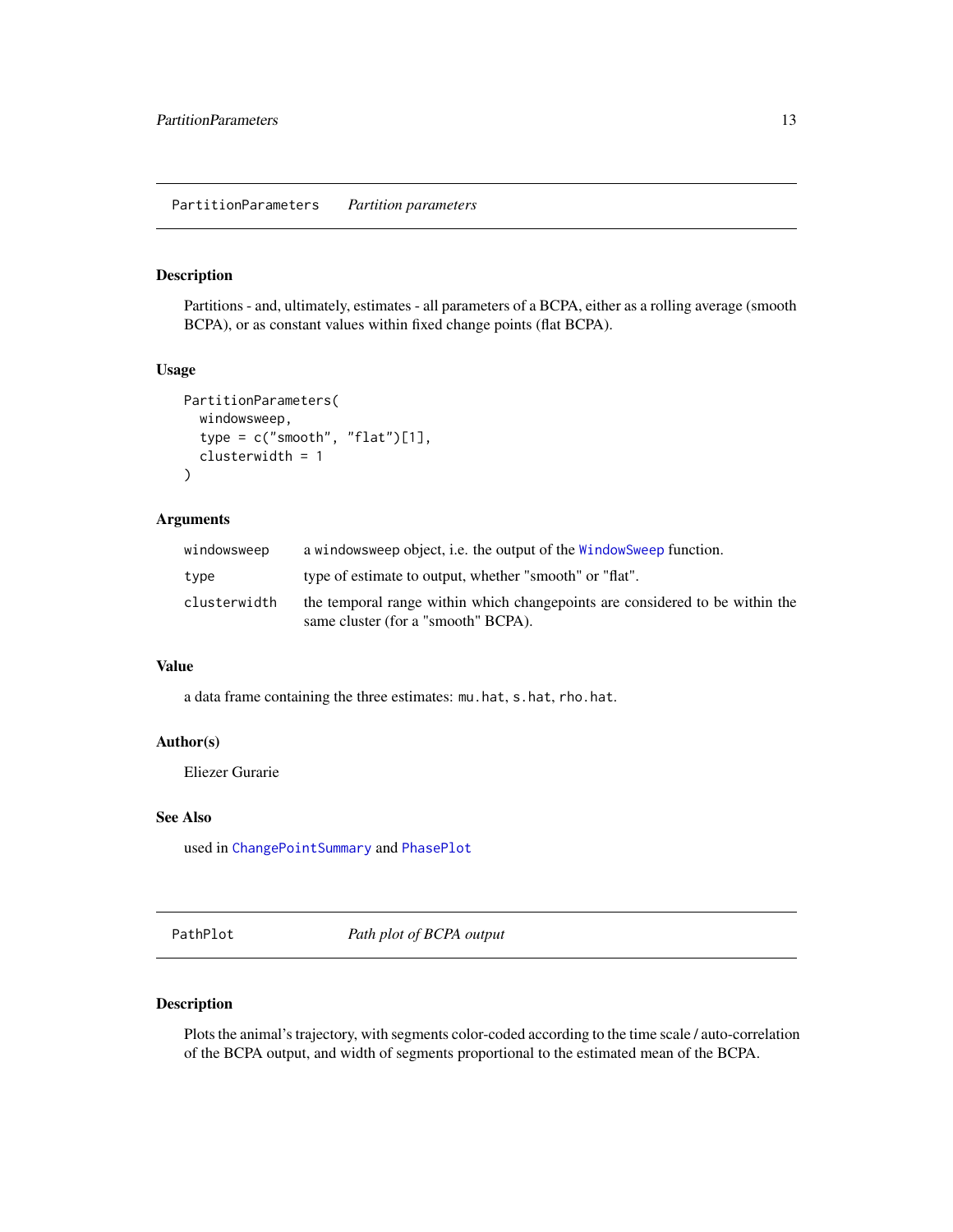# Usage

```
PathPlot(
 Data,
 windowsweep,
  type = c("smooth", "flat")[1],clusterwidth = 1,
 plotlegend = FALSE,
  tauwhere = "topleft",
  nulegend = 5,
  ncol.legend = 1,
 bty.legend = "n",
  ...
\mathcal{L}
```
# Arguments

| Data         | the track data to be plotted - most typically, output of the GetVT function.                                                                                                          |
|--------------|---------------------------------------------------------------------------------------------------------------------------------------------------------------------------------------|
| windowsweep  | windowsweep object, i.e. the output of the WindowSweep function.                                                                                                                      |
| type         | whether to plot smooth or flat bepa output                                                                                                                                            |
| clusterwidth | for flat BCPA, this is the temporal range within which change points are consid-<br>ered to be within the same cluster.                                                               |
| plotlegend   | whether to plot a legend.                                                                                                                                                             |
| tauwhere     | where to place the legend for the time-scale / auto-correlation. Can be one of<br>"nowhere", "top", "bottom", "left", "right", "topleft", "topright", "bottomright",<br>"bottomleft". |
| n.legend     | number of labels in legend.                                                                                                                                                           |
| ncol.legend  | number of columns in the legend.                                                                                                                                                      |
| bty.legend   | whether to draw a box around the legend.                                                                                                                                              |
| $\ddots$     | additional arguments to pass to the plot base function.                                                                                                                               |

# Author(s)

Eliezer Gurarie

```
if(!exists("Simp.ws"))
{
data(Simp)
 Simp.ws <- WindowSweep(GetVT(Simp), "V*cos(Theta)", windowsize = 50,
 windowstep = 1, progress=TRUE)
}
PathPlot(Simp, Simp.ws, plotlegend=TRUE, n.legend=3)
PathPlot(Simp, Simp.ws, type="flat", clusterwidth=3, plotlegend=TRUE)
```
<span id="page-13-0"></span>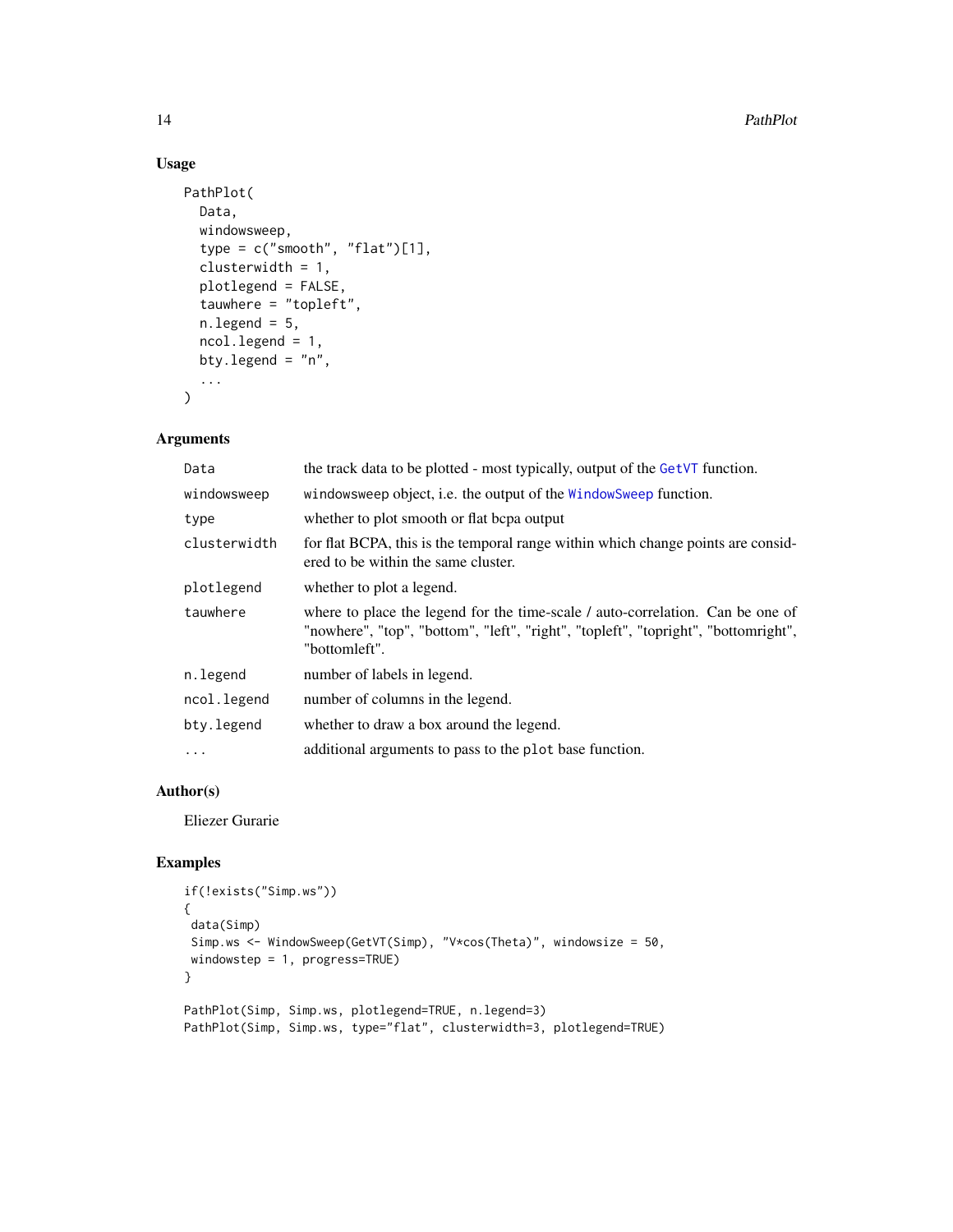<span id="page-14-1"></span><span id="page-14-0"></span>

Behavioral phase plot of BCPA output. Mean and standard deviation are on the x and y axis. Size and color of points represent the time scale of autocorrelation

#### Usage

```
PhasePlot(
  windowsweep,
  type = c("smooth", "flat")[1],clusterwidth = 1,
  ...,
  legend.where = "bottomright"
\mathcal{E}
```
# Arguments

| windowsweep         | windowsweep object, i.e. the output of the WindowSweep function.                                                        |
|---------------------|-------------------------------------------------------------------------------------------------------------------------|
| type                | whether to plot smooth or flat bepa output                                                                              |
| clusterwidth        | for flat BCPA, this is the temporal range within which change points are consid-<br>ered to be within the same cluster. |
| $\cdot \cdot \cdot$ | additional arguments passed to the plot base function.                                                                  |
| legend.where        | where to place the tau legend (see legend).                                                                             |

# Author(s)

Eliezer Gurarie

# See Also

[WindowSweep](#page-17-1), [PartitionParameters](#page-12-1)

### Examples

```
if(!exists("Simp.ws"))
{
data(Simp)
Simp.ws <- WindowSweep(GetVT(Simp), "V*cos(Theta)", windowsize = 50, windowstep = 1, progress=TRUE)
}
```
PhasePlot(Simp.ws)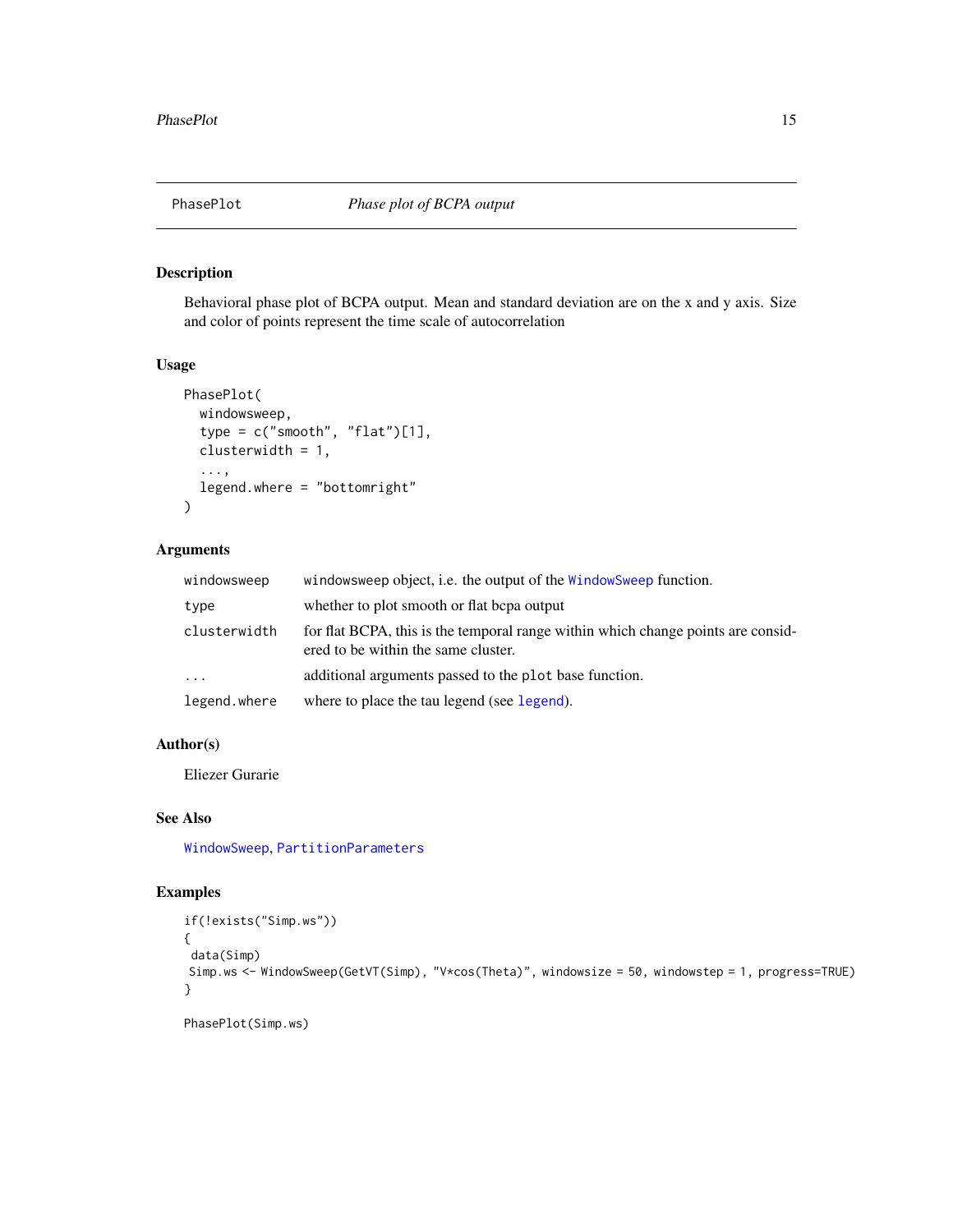<span id="page-15-1"></span><span id="page-15-0"></span>

Plotting method for the output of a BCPA analysis with vertical break points, superimposed estimates of the partitioned mean and variance estimates and color-coded autocorrelation estimates.

### Usage

```
## S3 method for class 'bcpa'
plot(
  x,
  type = c("smooth", "flat")[1],threshold = 3,
  clusterwidth = 1,
  col.cp = rgb(0.5, 0, 0.5, 0.5),
 pt.cex = 0.5,
  legend = TRUE,
  rho.where = "topleft",
 mu.where = "nowhere",
  col.sd = "red",col.mean = "black",
  ...
)
```
# Arguments

| $\times$                 | a windowsweep object, i.e. the output of the Windowsweep function.                                                                                                                   |
|--------------------------|--------------------------------------------------------------------------------------------------------------------------------------------------------------------------------------|
| type                     | whether to plot smooth or flat bepa output                                                                                                                                           |
| threshold                | for smooth BCPA, this is the minimum number of windows that must have iden-<br>tified a given changepoint to be illustrated.                                                         |
| clusterwidth             | for flat BCPA, this is the temporal range within which change points are consid-<br>ered to be within the same cluster.                                                              |
| col.cp, col.mean, col.sd |                                                                                                                                                                                      |
|                          | color of the vertical change points, mean estimate, and prediction interval (mu<br>+- sigma), respectively.                                                                          |
| pt.cex                   | expansion coefficient for point sizes.                                                                                                                                               |
| legend                   | logical - whether to draw a legend or not.                                                                                                                                           |
| rho.where                | where to place the legend for the time-scale / auto-correlation. Can be one of<br>"nowhere", "top", "bottom", "left", "right", "topleft", "topright", "bottomright",<br>"bottomleft" |
| mu.where                 | where (and whether) to place the legend box for the mean - same options as for<br>rho.where                                                                                          |
| $\ddotsc$                | other arguments to pass to the plot base function.                                                                                                                                   |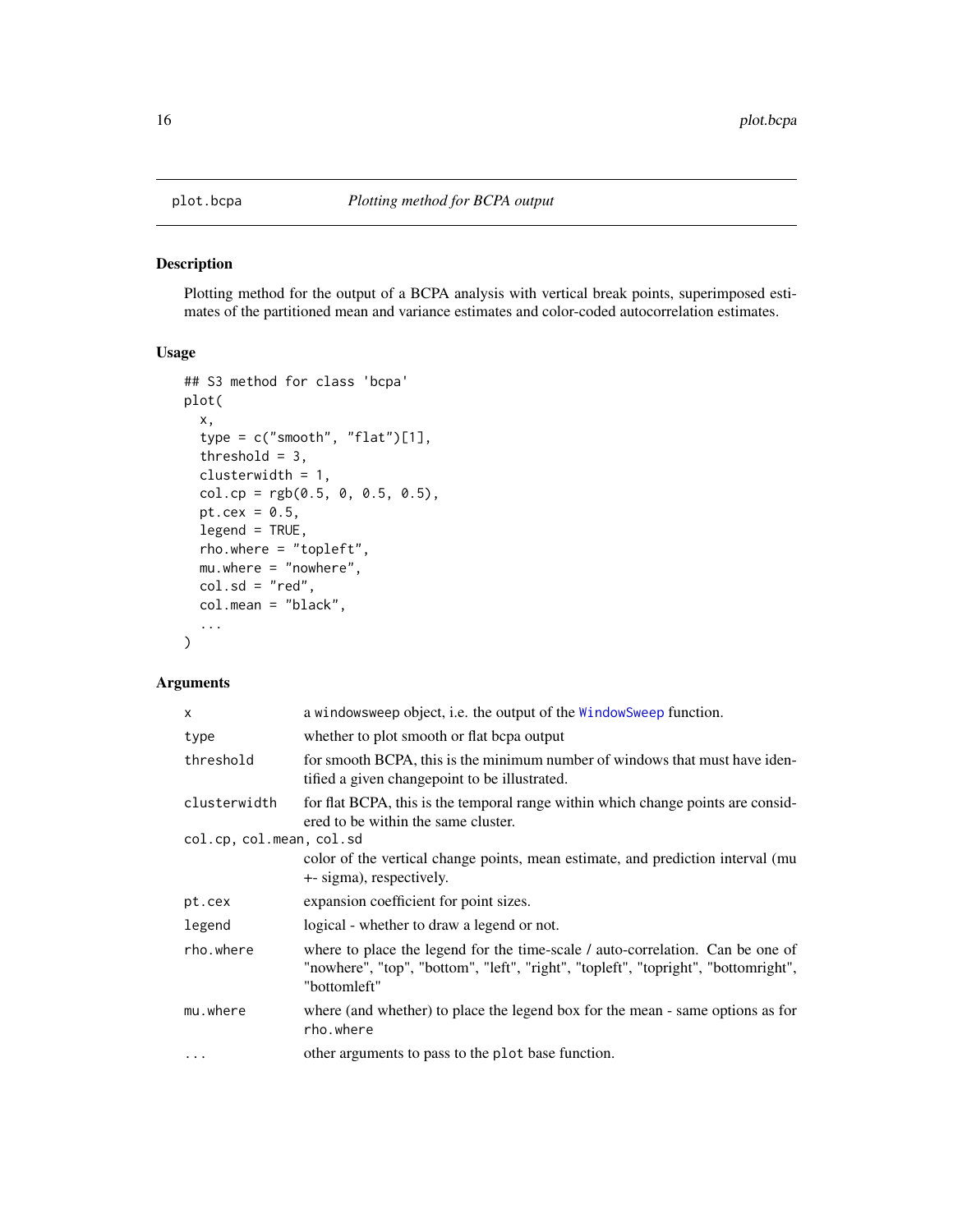#### <span id="page-16-0"></span>plot.track the contract of the contract of the contract of the contract of the contract of the contract of the contract of the contract of the contract of the contract of the contract of the contract of the contract of the

# Author(s)

Eliezer Gurarie

# See Also

Plots output of the [WindowSweep](#page-17-1) function.

# Examples

```
if(!exists("Simp.ws"))
{
 data(Simp)
 Simp.ws <- WindowSweep(GetVT(Simp), "V*cos(Theta)", windowsize = 50,
 windowstep = 1, progress=TRUE)
}
plot(Simp.ws)
# this actually provides basically the exact original changepoints
plot(Simp.ws, threshold=7)
# here's a flat analysis
plot(Simp.ws, type="flat", clusterwidth=3, legend=FALSE)
```
<span id="page-16-1"></span>plot.track *Plot Track*

#### Description

Default method for plotting tracks

#### Usage

## S3 method for class 'track'  $plot(x, pch = 19, col = rgb(0, 0, 0, 0.2), ...)$ 

# Arguments

| X   | object of class "track" to plot    |
|-----|------------------------------------|
| pch | default point style: filled circle |
| col | default color: transparent grey    |
|     | other arguments to pass to plot    |

# Examples

data(Simp) is(Simp) plot(Simp)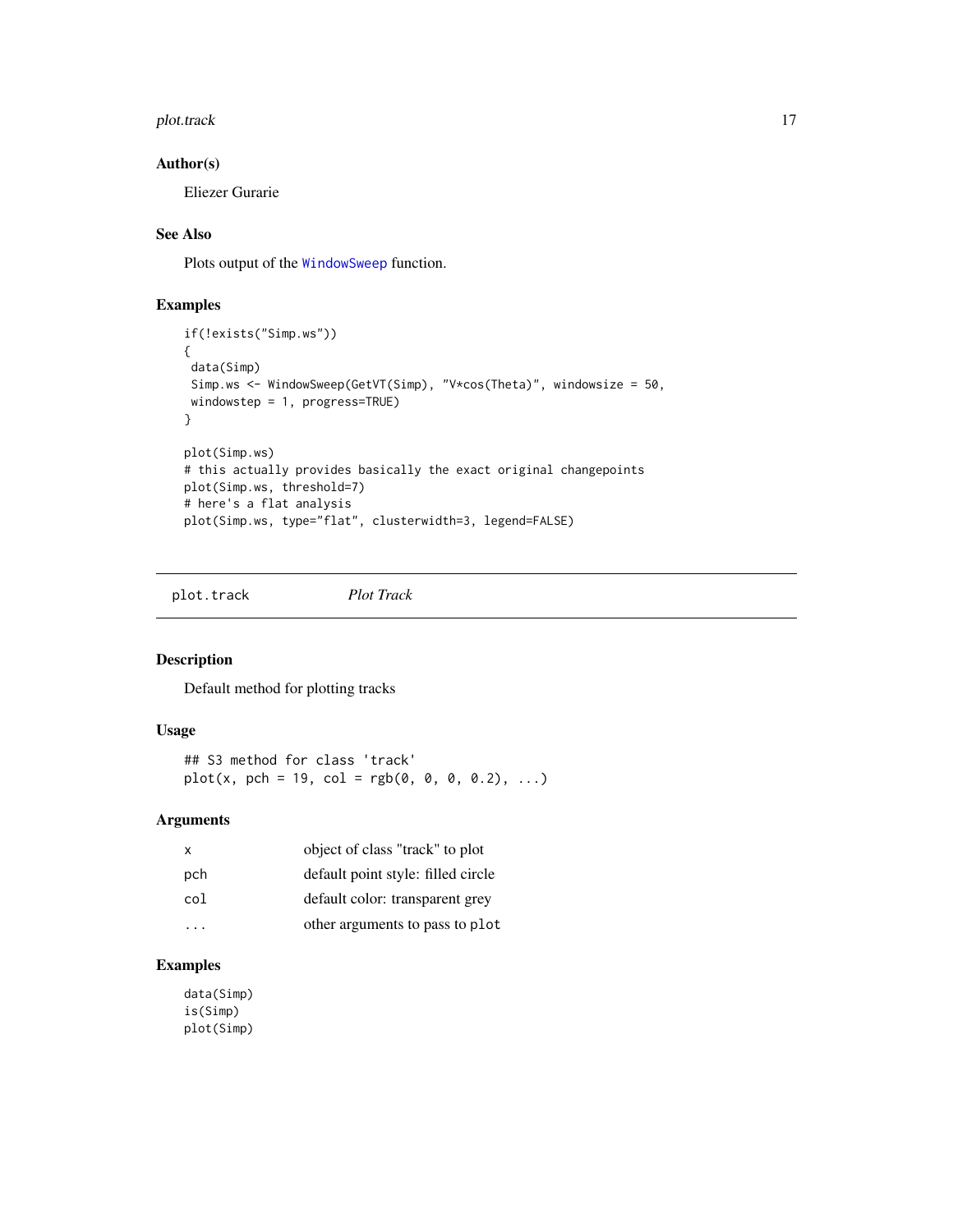<span id="page-17-0"></span>

This is a simulated movement track from a continuous auto-correlated process of total duration 60 time units with four behavioral phases that switch at times T=10, 20 and 50 from, variously, higher or lower velocity and longer or shorter characteristic time scale of autocorrelation. The original data was simulated with time intervals of 0.01 (leading to a complete track with 6000 data points). 200 points were randomly sampled from the "true" movement track, such that the intervals between locations are random with mean interval 0.3 units.

#### Usage

data(Simp)

# Format

Time times of observation

X, Y coordinates

#### Source

simulated data

#### Examples

data(Simp) plot(Simp)

<span id="page-17-1"></span>WindowSweep *Perform window sweep for BCPA*

# Description

This is the workhorse function of the BCPA. It performs a sweep of the time series, searching for most significant change points and identifying the parsimonious model according to an adjusted BIC.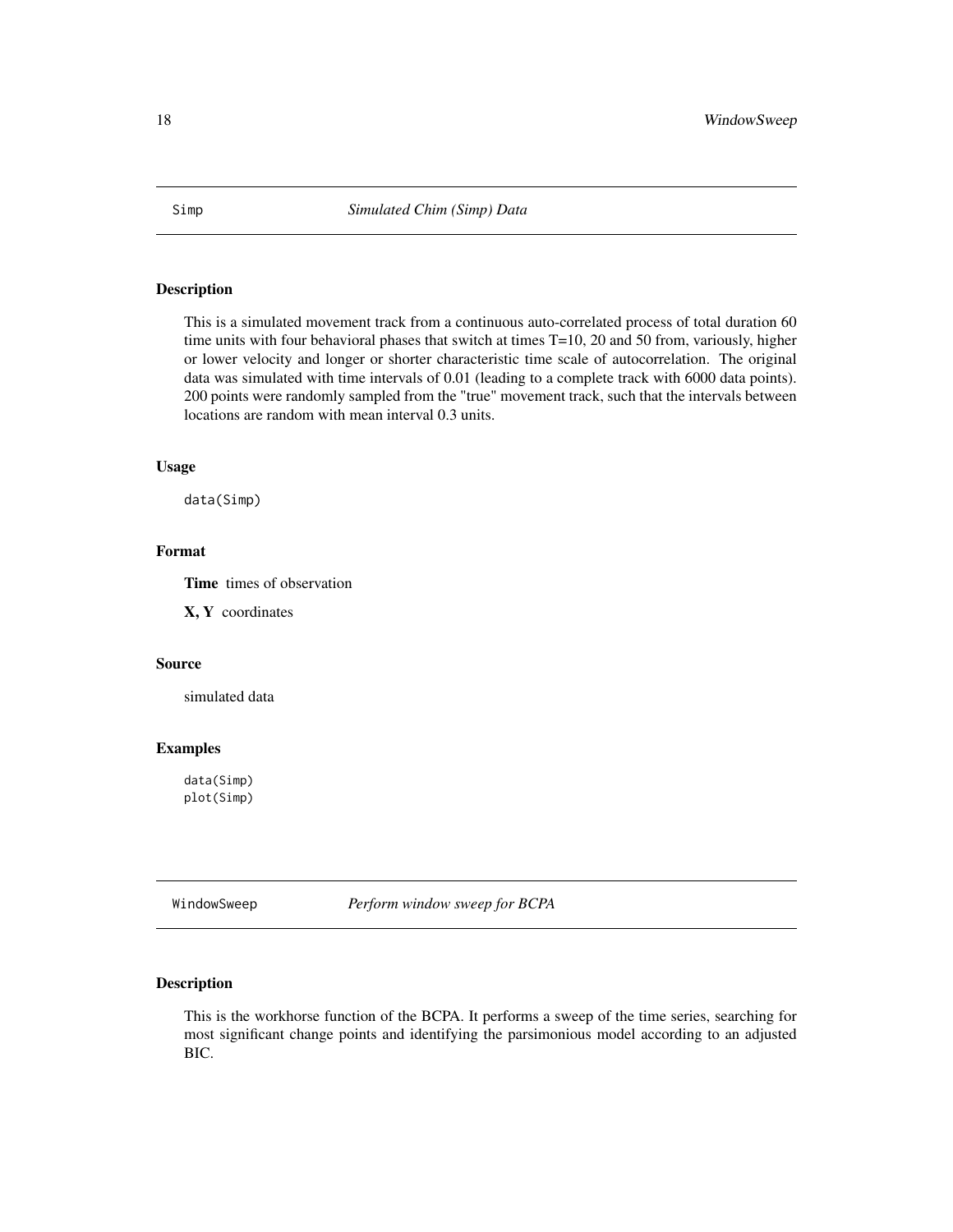# <span id="page-18-0"></span>WindowSweep 19

# Usage

```
WindowSweep(
  data,
  variable,
  time.var = "T.mid",
  windowsize = 50,
  windowstep = 1,
  units = "hours",K = 2,tau = TRUE,range = 0.6,
  progress = TRUE,
  plotme = FALSE,
  ...
\mathcal{L}
```
# Arguments

| data       | the data to be analyzed. Generically, the output of the GetVT function containing<br>step lengths, absolute and turning angles, etc, but can be any data frame with<br>a column representing times and any column (or set of columns) that can be<br>converted to a time series for change point analysis. |
|------------|------------------------------------------------------------------------------------------------------------------------------------------------------------------------------------------------------------------------------------------------------------------------------------------------------------|
| variable   | a character string representing the response variable to apply the BCPA to. For<br>example "V*cos(theta)" for persistence velocity, "log(V)" for log of velocity<br>if the data are outputs of 'codeGetVT'. Otherwise, any column (e.g. "Depth")<br>in the data.                                           |
| time.var   | character string for the time variable. The default is T. mid from the output of<br>the 'codeGetVT'.                                                                                                                                                                                                       |
| windowsize | integer size of the analysis window as a number of data points (not time units).<br>Should probably be no smaller than 20.                                                                                                                                                                                 |
| windowstep | integer step size of analysis. Values greater than 1 speed the analysis up.                                                                                                                                                                                                                                |
| units      | if the times are POSIX, units (one of "secs", "mins", "hours", "days", "weeks")<br>determine the unit of the windowstep.                                                                                                                                                                                   |
| K          | sensitivity parameter for the adjusted BIC. Smaller values make for a less sen-<br>sitive model selection, i.e. more likely that the null model of no significant<br>changes will be selected.                                                                                                             |
| tau        | a logical indicating whether the autocorrelation "rho" or the characteristic time<br>"tau" should be estimated.                                                                                                                                                                                            |
| range      | a number between 0 and 1 that determines the extent of each window that is<br>scanned for changepoints. I.e., if the window is 100 datapoints long, at the<br>default range=0.6, changepoints will be scanned between 20 and 80.                                                                           |
| progress   | logical - whether or not to output a progress bar as the analysis is being per-<br>formed.                                                                                                                                                                                                                 |
| plotme     | logical - whether or not to plot the analysis as it is happening. This slows<br>the analysis considerably, especially in non-dynamic graphic environments like<br>RStudio.                                                                                                                                 |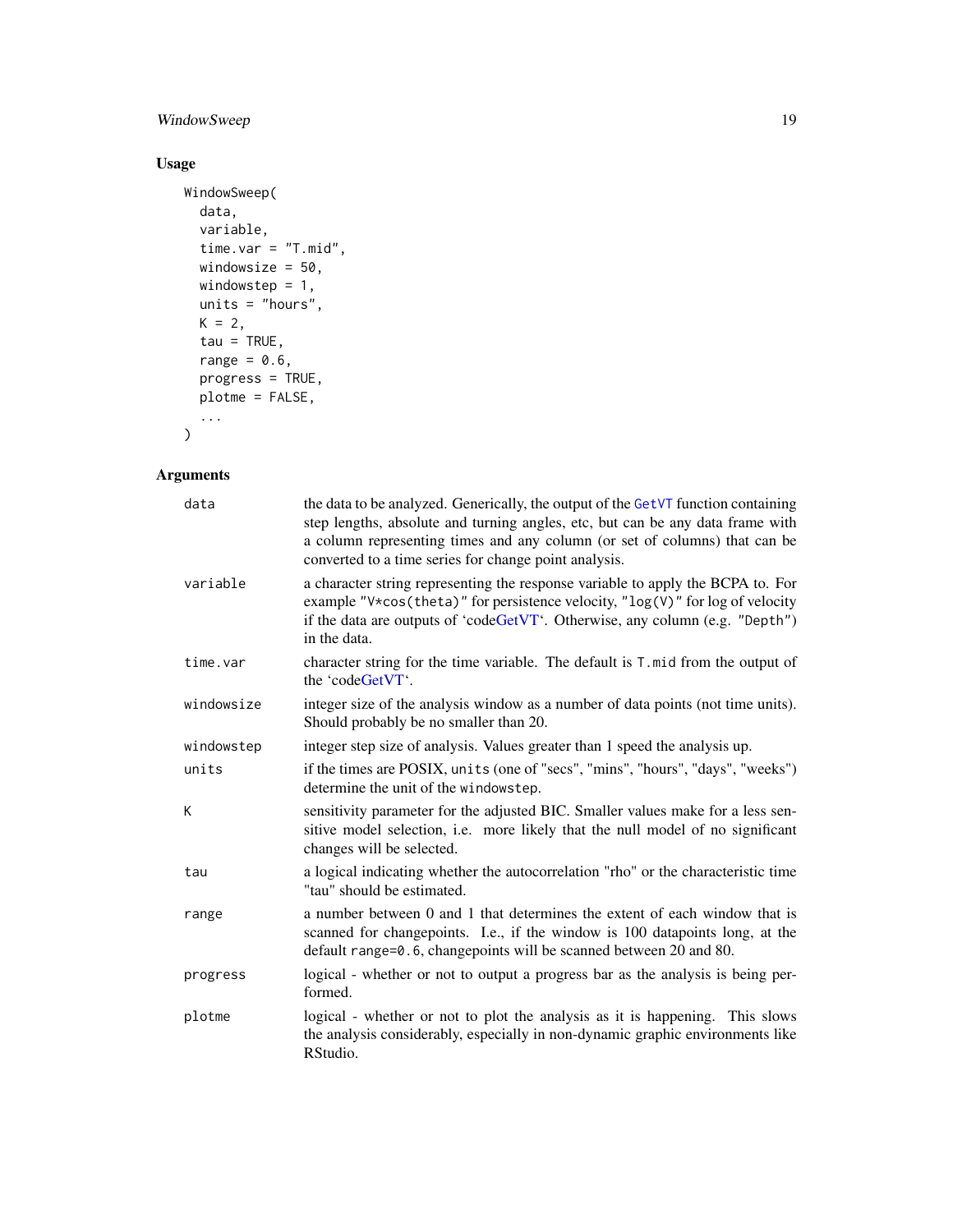# <span id="page-19-0"></span>Value

an object of class windowsweep, which is a list containing:

| WS           | a data frame containing the change point, selected model, and parameter esti-<br>mates |
|--------------|----------------------------------------------------------------------------------------|
| $\mathsf{x}$ | the response variable                                                                  |
| t            | the time variable - in the units specified in the data object                          |
| t.POSIX      | the time variable as a POSIX object (containing Y-M-D H:S)                             |
| windowsize   | the window size                                                                        |
| windowstep   | the window step size                                                                   |

# Author(s)

Eliezer Gurarie

#### See Also

for internal functions: [GetModels](#page-8-1), [GetBestBreak](#page-5-1), [GetDoubleL](#page-6-1); for summarizing output: [ChangePointSummary](#page-3-1); for plotting output: [plot.bcpa](#page-15-1)

```
# Using the included simulated movement data
require(bcpa)
data(Simp)
plot(Simp)
Simp.VT <- GetVT(Simp)
## note: column names of Simp.VT include:
### "S" - step length
### "Theta" - turning angle
### T.start" "T.end" "T.mid" "T.POSIX" - time variables
if(interactive())
  Simp.ws <- WindowSweep(Simp.VT, "V*cos(Theta)", windowsize = 50,
                        windowstep = 1, progress=TRUE) else
  Simp.ws <- WindowSweep(Simp.VT, "V*cos(Theta)", windowsize = 50,
                        windowstep = 1, progress=FALSE)
plot(Simp.ws, threshold = 7)
plot(Simp.ws, type = "flat", clusterwidth = 3)
PathPlot(Simp, Simp.ws)
PathPlot(Simp, Simp.ws, type="flat")
DiagPlot(Simp.ws)
# Example of application on one dimensional data (e.g. depth)
# simulate some data with three change points: surface, medium, deep, surface
```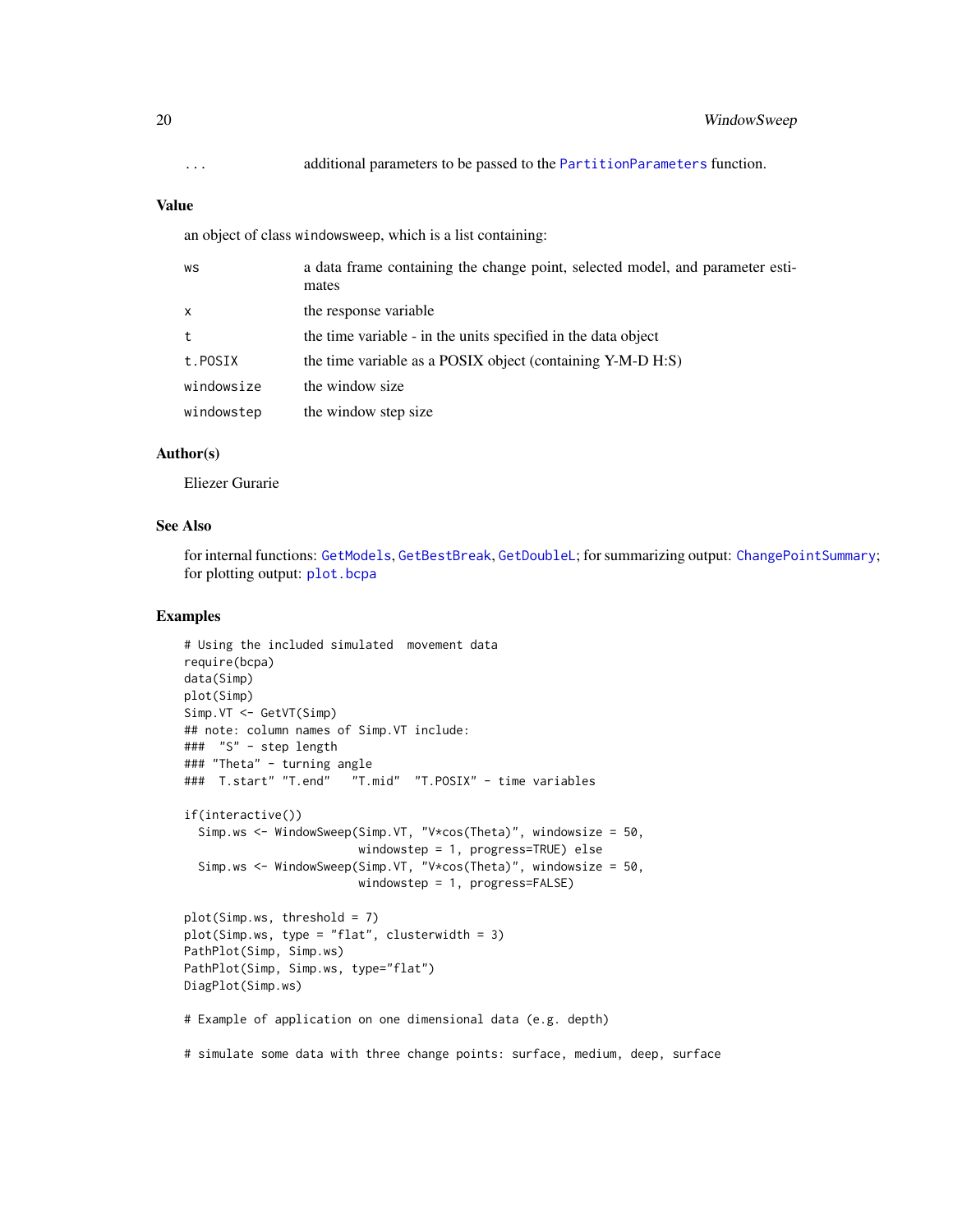```
## random times within 100 hours of now
n.obs <- 100
time = sort(Sys.time() - runif(n.obs, 0, n.obs) * 60 * 60)
d1 <- 50; d2 <- 100
t1 <- 25; t2 <- 65; t3 <- 85
sd1 <- 1; sd2 <- 5; sd3 <- 10
dtime <- as.numeric(difftime(time, min(time), units="hours"))
phases <- cut(dtime, c(-1, t1, t2, t3, 200), labels = c("P1","P2","P3","P4"))
means \leq c(0, d1, d2, 0)[phases]
sds <- c(sd1,sd2,sd3,sd1)[phases]
depth <- rnorm(n.obs,means, sds)
# make all depths positive!
depth <- abs(depth)
mydata <- data.frame(time, depth)
# perform windowsweep
ws <- WindowSweep(mydata, "depth", time.var = "time", windowsize = 30,
                  windowstep = 1, progress=interactive())
plot(ws)
plot(ws, type = "flat", cluster = 6)
ChangePointSummary(ws, cluster = 6)
```